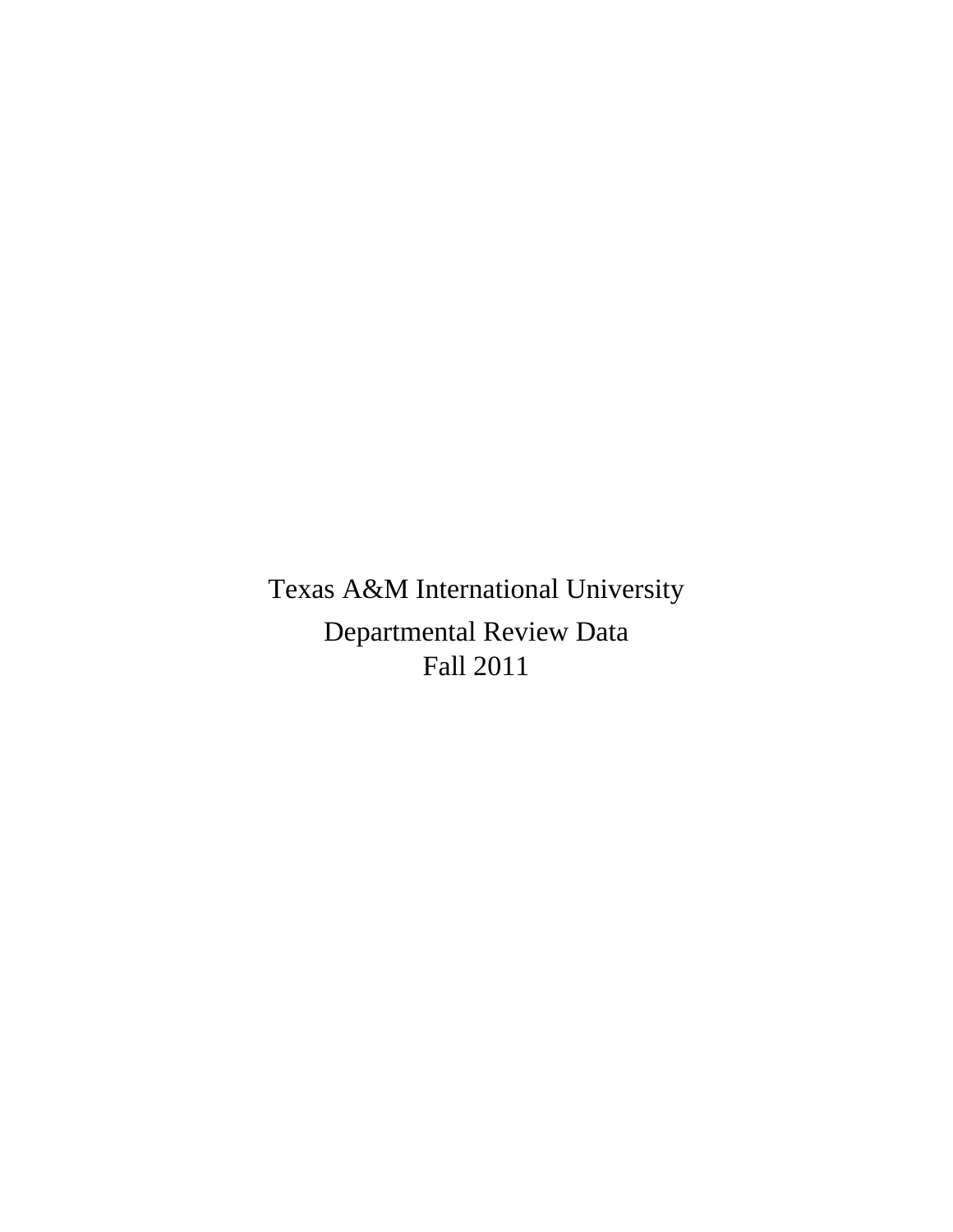#### **Texas A&M International University Graduate Enrollment by Student Department WebFocus: IR\_DSS-STUDY-PCT-FT as of 11/09/11**

|                 |    |                            |                 |                     |                 |      |                |              |           |                 |                | <b>College: AS</b> |                         |            |    |           |               |                   |    |               |     |      |                                                           |       |
|-----------------|----|----------------------------|-----------------|---------------------|-----------------|------|----------------|--------------|-----------|-----------------|----------------|--------------------|-------------------------|------------|----|-----------|---------------|-------------------|----|---------------|-----|------|-----------------------------------------------------------|-------|
|                 |    |                            |                 |                     |                 |      |                |              |           |                 |                |                    | Dept                    |            |    |           |               |                   |    |               |     |      |                                                           |       |
|                 |    | BC                         |                 |                     |                 |      | BS             |              |           |                 | <b>EMAP</b>    |                    |                         |            |    |           |               | <b>SSC</b>        |    | Total         |     |      |                                                           |       |
|                 |    | <b>Full   Part   Stu  </b> |                 |                     | Full            | Part | <b>Stu</b>     |              | Full      | Part            | <b>Stu</b>     |                    | Full                    | Part   Stu |    |           |               | Full   Part   Stu |    |               |     |      |                                                           |       |
| <b>Semester</b> |    |                            |                 | Time Time Cnt   %FT | <b>Time</b>     | Time | $\mathbf{Cnt}$ | $%FT$   Time |           | Time            | $\mathbf{Cnt}$ | $\%$ FT            | Time   Time   Cnt   %FT |            |    |           |               |                   |    |               |     |      | Time   Time   Cnt   %FT   Tot FT   Tot PT   Tot Cnt   %FT |       |
| Fall 2008       |    | 111                        | 13 <sup> </sup> | 15.38               | 12              | 61   | 731            | 16.44        |           |                 |                | 25.00              |                         | 27         |    | 30 10.00  | <sup>12</sup> | 49                |    | 61 19.67      |     | 154  | 185                                                       | 16.76 |
| Fall 2009       |    | 131                        | 15I             | 13.33               | 13 <sup>l</sup> | 88   | 101            | 12.87        |           |                 |                | 18.18              |                         | 48         | 52 | 7.69      |               | 52                | 63 | 17.46         | 32  | 210  | 242                                                       | 13.22 |
| Fall 2010       |    | <b>20</b>                  | 23              | 13.04               | 12              | 116  | 128            | 9.38         |           |                 |                | 64.29              |                         | 33         |    | 10.81     |               | 52                | 56 | 7.14          |     | 226  | 258                                                       | 12.4  |
| Fall 2011       | 16 | 13 <sup>l</sup>            |                 | 29 55.17            | 26              | 92   |                | 118 22.03    |           |                 |                | 41.67              |                         | 31         |    | 36 13.89  |               | 45                |    | 54 16.67      | -61 | 188I | 249                                                       | 24.5  |
| <b>Total</b>    | 23 | <b>57</b>                  |                 | 80 28.75            | 63              | 357  |                | 420 15.00    | <b>18</b> | 27 <sup>1</sup> | 45             | 40.00              | <b>16</b>               | 139 I      |    | 155 10.32 | 36            |                   |    | 198 234 15.38 | 156 | 7781 | 934                                                       | 16.7  |

#### **College: BA**

|                  |      |                   |     |        |      |             | Dept           |         |            |            |                |       |
|------------------|------|-------------------|-----|--------|------|-------------|----------------|---------|------------|------------|----------------|-------|
|                  |      | <b>IBFS</b>       |     |        |      |             | <b>IBTS</b>    |         |            |            | Total          |       |
|                  | Full | Part Stu          |     |        | Full | Part        | <b>Stu</b>     |         | Tot        | <b>Tot</b> | <b>Tot</b>     |       |
| <b>Semester</b>  |      | Time   Time   Cnt |     | $\%FT$ | Time | <b>Time</b> | $\mathbf{Cnt}$ | $\%$ FT | FT         | PТ         | $\mathbf{Cnt}$ | %FT   |
| <b>Fall 2008</b> | 24   | 46                | 70I | 34.29  | 85   | 1451        | 230            | 36.96   | 109        | 191        | 300            | 36.33 |
| <b>Fall 2009</b> | 18   | 65                | 83  | 21.69  | 83   | 204         | 287            | 28.92   | 101        | 269        | 370            | 27.3  |
| <b>Fall 2010</b> | 27   | 59I               | 86  | 31.40  | 63   | 170         | 233            | 27.04   | 90         | 229        | 319            | 28.21 |
| Fall 2011        | 17   | 60                |     | 22.08  | 56   | 155         | 211            | 26.54   | 73         | <b>215</b> | 288            | 25.35 |
| <b>Total</b>     | 86   | <b>230</b>        |     | 27.30  | 287  | 674         | 961            | 29.91   | <b>373</b> | 904        | 1277           | 29.26 |

#### **College: ED**

|                  |      |                   |                 |        |             |             | Dept           |         |              |            |                |        |
|------------------|------|-------------------|-----------------|--------|-------------|-------------|----------------|---------|--------------|------------|----------------|--------|
|                  |      | CI                |                 |        |             |             | <b>PPRO</b>    |         | <b>Total</b> |            |                |        |
|                  | Full | Part              | <b>Stu</b>      |        | Full        | Part        | Stu            |         | <b>Tot</b>   | <b>Tot</b> | <b>Tot</b>     |        |
| <b>Semester</b>  |      | Time   Time   Cnt |                 | $\%FT$ | <b>Time</b> | <b>Time</b> | $\mathbf{Cnt}$ | $\%$ FT | <b>FT</b>    | PТ         | $\mathbf{Cnt}$ | $\%FT$ |
| <b>Fall 2008</b> |      | 89                | 94 <sub>1</sub> | 5.32   | 24          | 213         | 237            | 10.13   | 29           | 302        | 331            | 8.76   |
| <b>Fall 2009</b> |      | 75                | 82              | 8.54   | 15          | 197         | 212            | 7.08    | 22           | 272        | 294            | 7.48   |
| <b>Fall 2010</b> |      |                   | 791             | 10.13  | 13.         | 172         | 185            | 7.03    | 21           | 243        | 264            | 7.95   |
| <b>Fall 2011</b> |      | 50                | 56              | 10.71  | 12          | 144         | 156            | 7.69    | 18           | 194        | 212            | 8.49   |
| <b>Total</b>     | 26   | 285               | 311             | 8.36   | 64          | 726         | 790            | 8.10    | 90           | 1011       | 101            | 8.17   |

#### **College: NH**

|                  |      |                   |            | ີ      |            |            |              |         |
|------------------|------|-------------------|------------|--------|------------|------------|--------------|---------|
|                  |      |                   |            |        | Dept       |            |              |         |
|                  |      | <b>NURS</b>       |            |        |            |            | <b>Total</b> |         |
|                  | Full | Part              | <b>Stu</b> |        | <b>Tot</b> | <b>Tot</b> | Tot          |         |
| <b>Semester</b>  |      | Time   Time   Cnt |            | $\%FT$ | FT         | PT         | Cnt          | $\%$ FT |
| <b>Fall 2008</b> |      | 30                | 30         | .00    |            | 30         | 30           |         |
| <b>Fall 2009</b> |      | 30                | 30         | .00    |            | 30         | 30           |         |
| <b>Fall 2010</b> |      | 26                | 26         | .00    |            | 26         | 26           |         |
| Fall 2011        |      | 29                | 29         | .00    |            | 29         | 29           |         |
| <b>Total</b>     |      | 115               | 1151       | .00.   |            | 115        | 115          | 0       |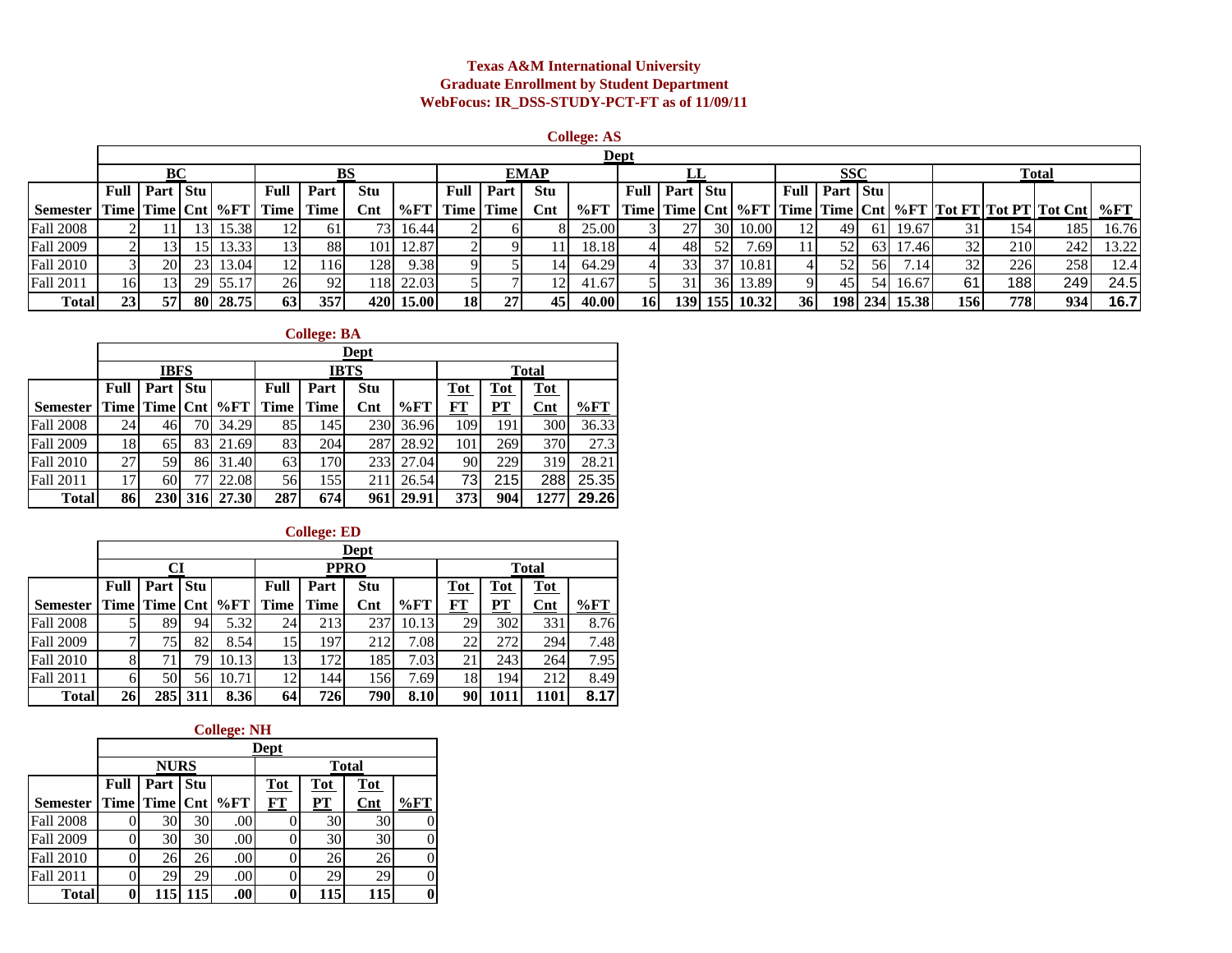#### **Texas A&M International University Unduplicated Graduate Enrollment by Student College and Department From Fall 2009 through Summer 2010 WebFocus: IR\_DSS-STUDY-UNDUP-ENR as of 10/13/10**

## **College: AS**

|                      |                                    |                           | <b>Dept</b> |                                |            |                      |             | Dept           |
|----------------------|------------------------------------|---------------------------|-------------|--------------------------------|------------|----------------------|-------------|----------------|
|                      | $\underline{\mathbf{B}\mathbf{C}}$ | $\underline{\mathbf{BS}}$ | <b>EMAP</b> | <u>LL</u>                      | <b>SSC</b> |                      | <b>IBFS</b> | <b>IBTS</b>    |
| <b>Student Count</b> | 27                                 | 149                       | 16          | 67                             | 78         | <b>Student Count</b> | 121         | 383            |
| Women                | 17                                 | 100                       | 3           | 46                             | 33         | Women                | 62          | 139            |
| Men                  | 10                                 | 49                        | 13          | 21                             | 45         | Men                  | 59          | 244            |
| <b>White</b>         |                                    | 8                         |             | 6                              |            | White                |             | 13             |
| <b>Black</b>         |                                    |                           |             |                                |            | <b>Black</b>         |             |                |
| <b>Hispanic</b>      | 25                                 | 138                       | 14          | 58                             | 73         | <b>Hispanic</b>      | 104         | 162            |
| <b>Asian/Pacific</b> |                                    |                           | 0           | $\Omega$                       |            | <b>Asian/Pacific</b> |             | 3              |
| <b>American Ind</b>  |                                    |                           |             | $\Omega$                       |            | <b>American Ind</b>  |             | $\Omega$       |
| <b>International</b> |                                    |                           |             | <sup><math>\gamma</math></sup> |            | <b>International</b> |             | 197            |
| <b>Unknown</b>       |                                    |                           |             |                                |            | <b>Unknown</b>       |             | $\overline{2}$ |

## **College: BA**

|                      |             | Dept        |
|----------------------|-------------|-------------|
|                      | <b>IBFS</b> | <b>IBTS</b> |
| <b>Student Count</b> | 121         | 383         |
|                      |             |             |
| Women                | 62          | 139         |
| Men                  | 59          | 244         |
|                      |             |             |
| White                | 4           | 13          |
| <b>Black</b>         |             | 5           |
| <b>Hispanic</b>      | 104         | 162         |
| <b>Asian/Pacific</b> |             | 3           |
| <b>American Ind</b>  | 0           |             |
| <b>International</b> |             | 197         |
| <b>Unknown</b>       |             |             |

#### **College: ED**

|                      |           | Dept        |
|----------------------|-----------|-------------|
|                      | <u>CI</u> | <b>PPRO</b> |
| <b>Student Count</b> | 117       | 252         |
|                      |           |             |
| <b>Women</b>         | 95        | 197         |
| Men                  | 22        | 55          |
|                      |           |             |
| White                |           |             |
| <b>Black</b>         |           |             |
| <b>Hispanic</b>      | 108       | 241         |
| <b>Asian/Pacific</b> |           | 0           |
| <b>American Ind</b>  |           |             |
| <b>International</b> |           |             |
| <b>Unknown</b>       |           |             |

#### **College: NH**

|     | <b>Dept</b> |                      | <b>NURS</b>    |
|-----|-------------|----------------------|----------------|
|     | <b>PPRO</b> | <b>Student Count</b> | 29             |
|     | 252         |                      |                |
|     |             | Women                | 19             |
|     | 197         | Men                  | 10             |
|     | 55          |                      |                |
|     |             | White                | $\overline{2}$ |
|     |             | <b>Black</b>         | $\overline{0}$ |
|     |             | <b>Hispanic</b>      | 26             |
| 241 |             | <b>Asian/Pacific</b> |                |
|     |             | <b>American Ind</b>  | $\overline{0}$ |
|     |             | <b>International</b> | $\overline{0}$ |
|     |             | <b>Unknown</b>       | $\overline{0}$ |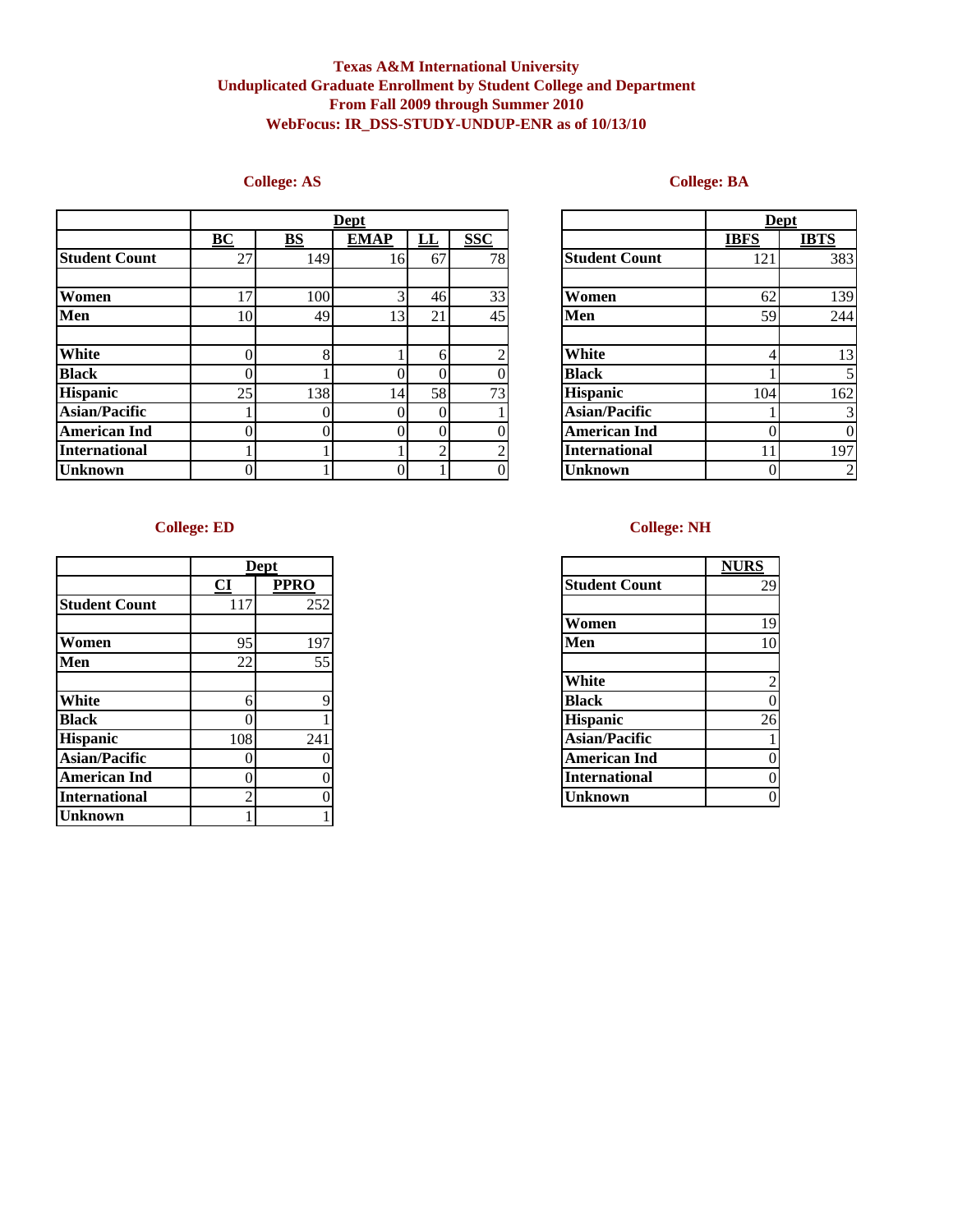#### **Texas A&M International University Unduplicated Graduate Enrollment by Student College and Department From 2010 through Summer 2011 WebFocus: IR\_DSS-STUDY-UNDUP-ENR as of 11/09/11**

## **College: AS**

|                      |                  |                           | Dept        |                |                |                      |             | Dept           |
|----------------------|------------------|---------------------------|-------------|----------------|----------------|----------------------|-------------|----------------|
|                      | $\underline{BC}$ | $\underline{\mathbf{BS}}$ | <b>EMAP</b> | $L_{\rm L}$    | <b>SSC</b>     |                      | <b>IBFS</b> | <b>IBTS</b>    |
| <b>Student Count</b> | 39               | 164                       | 16          | 54             | 72             | <b>Student Count</b> | 109         | 308            |
|                      |                  |                           |             |                |                |                      |             |                |
| Women                | 24               | 115                       | 4           | 35             | 36             | Women                | 53          | 113            |
| Men                  | 15               | 49                        | 12          | 19             | 36             | Men                  | 56          | 195            |
|                      |                  |                           |             |                |                |                      |             |                |
| <b>White</b>         |                  | $\circ$                   | ∩           | $\overline{2}$ | 3 <sub>1</sub> | <b>White</b>         |             | 11             |
| <b>Black</b>         |                  |                           |             | 0              | 0              | <b>Black</b>         |             |                |
| <b>Hispanic</b>      | 34               | 149                       | 14          | 50             | 65             | <b>Hispanic</b>      | 92          | 147            |
| <b>Asian/Pacific</b> |                  |                           |             | $\Omega$       |                | <b>Asian/Pacific</b> |             | 2              |
| <b>American Ind</b>  | ΩI               |                           | 0           | $\overline{0}$ | $\Omega$       | <b>American Ind</b>  |             | $\overline{0}$ |
| <b>International</b> |                  |                           | ◠           |                | 3 <sub>1</sub> | <b>International</b> | 12          | 125            |
| <b>Unknown</b>       | $\Omega$         |                           |             |                | $\overline{0}$ | <b>Unknown</b>       |             | $\overline{2}$ |

|                      |             | Dept        |
|----------------------|-------------|-------------|
|                      | <b>IBFS</b> | <b>IBTS</b> |
| <b>Student Count</b> | 109         | 308         |
|                      |             |             |
| Women                | 53          | 113         |
| Men                  | 56          | 195         |
|                      |             |             |
| White                | 4           | 11          |
| <b>Black</b>         | 0           | 5           |
| <b>Hispanic</b>      | 92          | 147         |
| <b>Asian/Pacific</b> | 0           | 2           |
| <b>American Ind</b>  | 0           | 0           |
| <b>International</b> | 12          | 125         |
| <b>Unknown</b>       |             | 2           |

## **College: ED**

|                      |                        | Dept        |
|----------------------|------------------------|-------------|
|                      | $\overline{\text{CI}}$ | <b>PPRO</b> |
| <b>Student Count</b> | 101                    | 234         |
|                      |                        |             |
| Women                | 80                     | 182         |
| Men                  | 21                     | 52          |
|                      |                        |             |
| White                | h                      |             |
| <b>Black</b>         | 0                      |             |
| <b>Hispanic</b>      | 92                     | 225         |
| Asian/Pacific        |                        |             |
| <b>American Ind</b>  |                        |             |
| <b>International</b> | ◠                      |             |
| <b>Unknown</b>       | 0                      | 0           |

## **College: NH**

|                      | <b>Dept</b> |
|----------------------|-------------|
|                      | <b>PPRO</b> |
| <b>Student Count</b> | 234         |
|                      |             |
| Women                | 182         |
| Men                  | 52          |
|                      |             |
| White                | 5           |
| <b>Black</b>         | ◠           |
| <b>Hispanic</b>      | 225         |
| <b>Asian/Pacific</b> |             |
| <b>American Ind</b>  |             |
| <b>International</b> |             |
| <b>Unknown</b>       |             |

## **College: BA**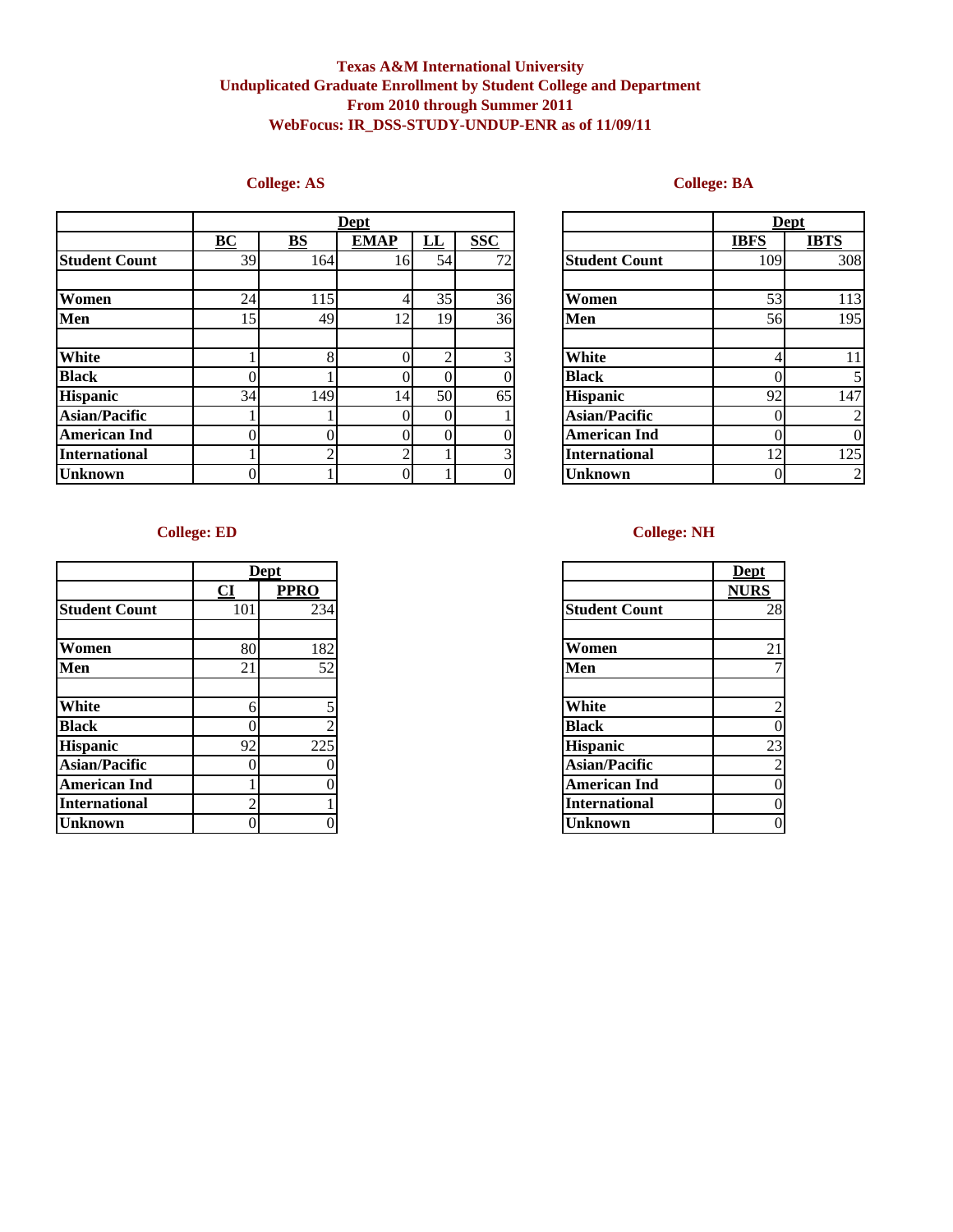## **Texas A&M International University Entering Graduates Completed Degrees Within Three Years WebFocus: IR\_DSS-GRAD-RATES as of 11/09/11**

## **College of Arts & Sciences**

|                   |             | <b>Cohort</b>         | <b>Cohort</b>           | <b>Grad</b>             |                  |
|-------------------|-------------|-----------------------|-------------------------|-------------------------|------------------|
| Col               | <b>Dept</b> | <b>Semester</b>       | Count                   | 3rd Yr                  | $\frac{0}{0}$    |
|                   |             |                       |                         |                         |                  |
| <b>AS</b>         | <b>BC</b>   | <b>Fall 2005</b>      | 8                       | $\overline{2}$          | 25.00            |
|                   |             | <b>Fall 2006</b>      | 4                       | $\theta$                | .00              |
|                   |             | Fall 2007             | $\overline{4}$          | $\overline{0}$          | .00              |
|                   |             | <b>Fall 2008</b>      | $\overline{4}$          | $\theta$                | .00              |
| <b>Total BC</b>   |             |                       | 20                      | $\overline{2}$          | 10.00            |
|                   |             |                       |                         |                         |                  |
|                   | <b>BS</b>   | <b>Fall 2005</b>      | 22                      | $\overline{7}$          | 31.82            |
|                   |             | <b>Fall 2006</b>      | 28                      | 11                      | 39.29            |
|                   |             | <b>Fall 2007</b>      | 13                      | $\overline{2}$          | 15.38            |
|                   |             | <b>Fall 2008</b>      | 11                      | $\mathbf{1}$            | 9.09             |
| <b>Total BS</b>   |             |                       | 74                      | 21                      | 28.38            |
|                   |             |                       |                         |                         |                  |
|                   |             | <b>EMAP</b> Fall 2006 | 1                       | $\theta$                | .00              |
|                   |             | <b>Fall 2007</b>      | $\overline{2}$          | $\theta$                | .00              |
|                   |             | <b>Fall 2008</b>      | $\overline{1}$          | $\overline{0}$          | .00              |
| <b>Total EMAP</b> |             |                       | $\overline{\mathbf{4}}$ | $\bf{0}$                | .00              |
|                   |             |                       |                         |                         |                  |
|                   | LL          | <b>Fall 2005</b>      | 1                       | $\theta$                | .00              |
|                   |             | <b>Fall 2006</b>      | 6                       | $\mathbf{0}$            | $\overline{.00}$ |
|                   |             | <b>Fall 2007</b>      | $\overline{4}$          | $\theta$                | .00              |
|                   |             | <b>Fall 2008</b>      | 6                       | 3                       | 50.00            |
| <b>Total LL</b>   |             |                       | 17                      | $\overline{\mathbf{3}}$ | 17.65            |
|                   |             |                       |                         |                         |                  |
|                   | <b>SSC</b>  | Fall 2005             | 17                      | $\overline{2}$          | 11.76            |
|                   |             | <b>Fall 2006</b>      | 20                      | $\overline{1}$          | 5.00             |
|                   |             | <b>Fall 2007</b>      | 15                      | 1                       | 6.67             |
|                   |             | <b>Fall 2008</b>      | 15                      | 3                       | 20.00            |
| <b>Total SSC</b>  |             |                       | 67                      | $\overline{7}$          | 10.45            |

# **College of Education**

|                                   |             | <b>Cohort</b>    | <b>Cohort</b> | Grad   |                  |                   |             | <b>Cohort</b>    | <b>Cohort</b>   | Grad            |               |
|-----------------------------------|-------------|------------------|---------------|--------|------------------|-------------------|-------------|------------------|-----------------|-----------------|---------------|
| $_{\text{Col}}$                   | <b>Dept</b> | <b>Semester</b>  | Count         | 3rd Yr | $\frac{0}{0}$    | $_{\text{Col}}$   | <b>Dept</b> | <b>Semester</b>  |                 | Count 3rd Yr    | $\frac{0}{2}$ |
|                                   |             |                  |               |        |                  |                   |             |                  |                 |                 |               |
| $\overline{\mathbf{A}}\mathbf{S}$ | <b>BC</b>   | <b>Fall 2005</b> |               |        | 25.00            | <b>ED</b>         | <b>CI</b>   | <b>Fall 2005</b> | 22              | 13              | 59.09         |
|                                   |             | Fall 2006        |               | OI.    | .00 <sub>l</sub> |                   |             | <b>Fall 2006</b> | 27              | 13 <sub>1</sub> | 48.15         |
|                                   |             | Fall 2007        |               | ΩL     | .00              |                   |             | <b>Fall 2007</b> | 18              |                 | 27.78         |
|                                   |             | <b>Fall 2008</b> |               |        | .00 <sub>l</sub> |                   |             | <b>Fall 2008</b> |                 |                 | 29.41         |
| <b>Total BC</b>                   |             |                  | 20            |        | 10.00            | <b>Total CI</b>   |             |                  | 84              | 36 <sup>l</sup> | 42.86         |
|                                   |             |                  |               |        |                  |                   |             |                  |                 |                 |               |
|                                   | <b>BS</b>   | <b>Fall 2005</b> | 22            |        | 31.82            |                   | <b>PPRO</b> | Fall 2005        | 42              | 26              | 61.90         |
|                                   |             | <b>Fall 2006</b> | 28            | 11     | 39.29            |                   |             | <b>Fall 2006</b> | 36 <sup>I</sup> | 23              | 63.89         |
|                                   |             | Fall 2007        | 13            |        | 15.38            |                   |             | <b>Fall 2007</b> | 43              | 21              | 48.84         |
|                                   |             | <b>Fall 2008</b> | 11            |        | 9.09             |                   |             | <b>Fall 2008</b> | 39              | 16              | 41.03         |
| <b>Total BS</b>                   |             |                  | 74            | 21     | 28.38            | <b>Total PPRO</b> |             |                  | <b>160</b>      | 86              | 53.75         |

# **College of Business Administration**

|                   |             | <b>Cohort</b>    | <b>Cohort</b> | <b>Grad</b> |               |
|-------------------|-------------|------------------|---------------|-------------|---------------|
| Col               | <b>Dept</b> | Semester         | Count         | 3rd Yr      | $\frac{0}{0}$ |
|                   |             |                  |               |             |               |
| <b>BA</b>         | <b>IBFS</b> | Fall 2005        | 15            | 15          | 100.00        |
|                   |             | Fall 2006        | 23            | 19          | 82.61         |
|                   |             | Fall 2007        | 22            | 16          | 72.73         |
|                   |             | Fall 2008        | 25            | 17          | 68.00         |
| <b>Total IBFS</b> |             |                  | 85            | 67          | 78.82         |
|                   |             |                  |               |             |               |
|                   | <b>IBTS</b> | Fall 2005        | 66            | 53          | 80.30         |
|                   |             | Fall 2006        | 82            | 61          | 74.39         |
|                   |             | <b>Fall 2007</b> | 70            | 56          | 80.00         |
|                   |             | Fall 2008        | 84            | 57          | 67.86         |
| <b>Total IBTS</b> |             |                  | 302           | 227         | 75.17         |

## **Canseco School of Nursing**

| $\underline{\text{Col}}$ | Dept        | <b>Cohort</b><br><b>Semester</b> | <b>Cohort</b><br>Count | <u>Grad</u><br>3rdYr | $\frac{0}{0}$ | $\underline{\text{Col}}$ | <b>Dept</b> | <u>Cohort</u><br><b>Semester</b> | <b>Cohort</b> | Grad<br>Count 3rd Yr | $\frac{0}{0}$ |
|--------------------------|-------------|----------------------------------|------------------------|----------------------|---------------|--------------------------|-------------|----------------------------------|---------------|----------------------|---------------|
|                          |             |                                  |                        |                      |               |                          |             |                                  |               |                      |               |
| BA                       | <b>IBFS</b> | <b>Fall 2005</b>                 |                        |                      | 100.00        | <b>NH</b>                |             | <b>NURS</b> Fall 2005            |               |                      | 66.67         |
|                          |             | <b>Fall 2006</b>                 | 23                     | 191                  | 82.61         |                          |             | <b>Fall 2007</b>                 |               | 13                   | 92.86         |
|                          |             | <b>Fall 2007</b>                 | 22                     | 161                  | 72.73         |                          |             | <b>Fall 2008</b>                 |               | 12                   | 100.00        |
|                          |             | <b>Fall 2008</b>                 | 25                     | $\mathcal{I}$        | 68.00         | <b>Total NURS</b>        |             |                                  |               | 31                   | 88.57         |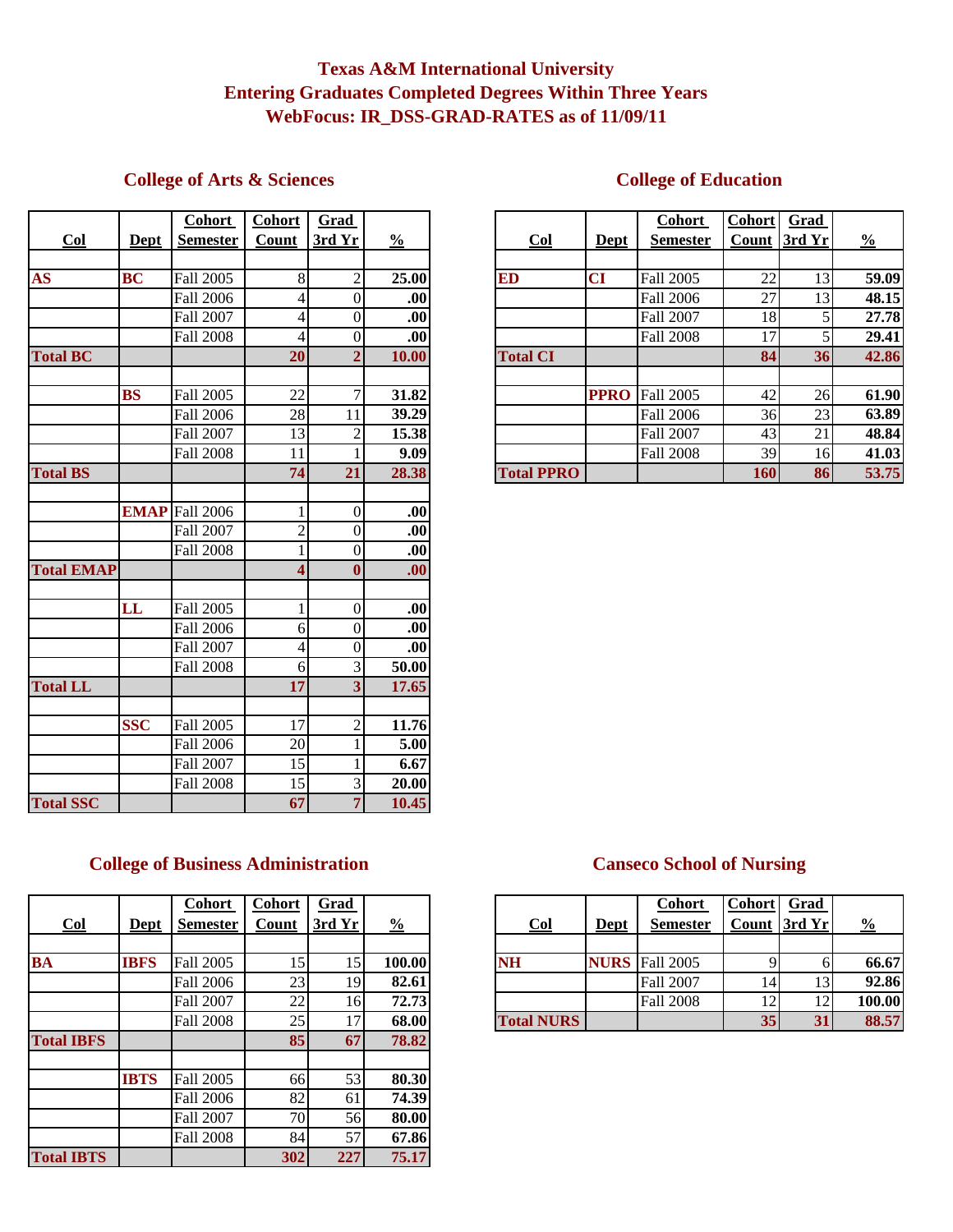## **Average Time to Degree for Graduate by College and Department WebFocus: IR\_TIME-TO-DEGREE-GR as of 11/09/11**

|           |             |      |       | <b>Fiscal Year</b> |      |           |            |                            |
|-----------|-------------|------|-------|--------------------|------|-----------|------------|----------------------------|
|           |             | 2008 | 2009  | <b>2010</b>        | 2011 |           |            |                            |
| Colg      | Dept        |      |       |                    |      | Colg      | Dept       | <b>Degree</b>              |
|           |             |      |       |                    |      |           |            |                            |
| <b>AS</b> | <b>BC</b>   | 3.04 | 3.30  | 5.92               | 3.69 | <b>AS</b> | <b>BC</b>  | <b>MS BIOLOGY</b>          |
|           | BS          | 3.98 | 3.31  | 4.47               | 4.25 |           |            |                            |
|           | <b>EMAP</b> |      | 11.83 |                    | 4.95 |           | <b>BS</b>  | <b>MA COUNSELING PSYCI</b> |
|           | LL          | 6.28 | 2.91  | 3.50               | 4.16 |           |            | <b>MA SOCIOLOGY</b>        |
|           | <b>SSC</b>  | 3.92 | 6.84  | 3.50               | 3.60 |           |            | <b>MS CRIMINAL JUSTICE</b> |
|           |             |      |       |                    |      |           |            | <b>MS PSYCHOLOGY</b>       |
| <b>BA</b> | <b>IBFS</b> | 2.28 | 2.45  | 2.50               | 2.35 |           |            |                            |
|           | <b>IBTS</b> | 1.93 | 2.51  | 2.48               | 2.56 |           |            | <b>EMAP MS MATHEMATICS</b> |
|           |             |      |       |                    |      |           |            |                            |
| <b>ED</b> | <b>CI</b>   | 5.14 | 4.09  | 3.49               | 5.03 |           | LL         | <b>MA ENGLISH</b>          |
|           | <b>PPRO</b> | 5.23 | 4.44  | 4.47               | 5.22 |           |            | <b>MA SPANISH</b>          |
|           |             |      |       |                    |      |           |            |                            |
| <b>NH</b> | <b>NURS</b> | 2.31 |       | 3.47               | 2.84 |           | <b>SSC</b> | <b>MA HISTORY</b>          |

|                          | <b>Fiscal Year</b> |      |       |           |      |           | <b>Fiscal Year</b> |                                |      |       |           |            |
|--------------------------|--------------------|------|-------|-----------|------|-----------|--------------------|--------------------------------|------|-------|-----------|------------|
|                          |                    | 2008 | 2009  | 2010 2011 |      |           |                    |                                | 2008 | 2009  | 2010 2011 |            |
| Colg                     | Dept               |      |       |           |      |           | Colg   Dept        | <b>Degree</b>                  |      |       |           |            |
|                          |                    |      |       |           |      |           |                    |                                |      |       |           |            |
| $\mathbf{A}\mathbf{S}$   | <b>BC</b>          | 3.04 | 3.30  | 5.92      | 3.69 | <b>AS</b> | <b>BC</b>          | <b>MS BIOLOGY</b>              | 3.04 | 3.30  | 5.92      | 3.69       |
|                          | <b>BS</b>          | 3.98 | 3.31  | 4.47      | 4.25 |           |                    |                                |      |       |           |            |
|                          | <b>EMAP</b>        |      | 11.83 |           | 4.95 |           | <b>BS</b>          | MA COUNSELING PSYCHOLOGY       | 4.49 | 2.93  | 4.81      | 4.42       |
|                          | LL                 | 6.28 | 2.91  | 3.50      | 4.16 |           |                    | <b>MA SOCIOLOGY</b>            | 2.62 | 9.71  |           | 4.91       |
|                          | <b>SSC</b>         | 3.92 | 6.84  | 3.50      | 3.60 |           |                    | MS CRIMINAL JUSTICE            | 3.54 | 3.27  | 4.29      | 4.11       |
|                          |                    |      |       |           |      |           |                    | <b>MS PSYCHOLOGY</b>           |      | 2.30  |           | 1.93       |
| $\overline{\mathbf{BA}}$ | <b>IBFS</b>        | 2.28 | 2.45  | 2.50      | 2.35 |           |                    |                                |      |       |           |            |
|                          | <b>IBTS</b>        | 1.93 | 2.51  | 2.48      | 2.56 |           |                    | <b>EMAP MS MATHEMATICS</b>     |      | 11.83 |           | 4.95       |
| <b>ED</b>                | <b>CI</b>          | 5.14 | 4.09  | 3.49      | 5.03 |           | LL                 | <b>MA ENGLISH</b>              | 3.33 | 2.91  | 2.95      | 3.35       |
|                          | <b>PPRO</b>        | 5.23 | 4.44  | 4.47      | 5.22 |           |                    | <b>MA SPANISH</b>              | 6.87 |       | 5.14      | 6.84       |
|                          |                    |      |       |           |      |           |                    |                                |      |       |           |            |
| $\overline{\text{NH}}$   | <b>NURS</b>        | 2.31 |       | 3.47      | 2.84 |           | <b>SSC</b>         | <b>MAHISTORY</b>               | 2.31 | 2.80  |           | 5.89 11.33 |
|                          |                    |      |       |           |      |           |                    | <b>MA INTERDIS STUDIES</b>     |      | 9.97  |           |            |
|                          |                    |      |       |           |      |           |                    | <b>MA POLITICAL SCIENCE</b>    | 1.70 | 9.82  | 2.33      | 1.72       |
|                          |                    |      |       |           |      |           |                    | MPADM PUBLIC ADMINISTRATION    | 4.27 | 5.68  | 3.33      | 3.23       |
|                          |                    |      |       |           |      |           |                    |                                |      |       |           |            |
|                          |                    |      |       |           |      | BA        | <b>IBFS</b>        | <b>MBA ACCOUNTING</b>          | 3.22 | 2.03  | 1.91      | 2.68       |
|                          |                    |      |       |           |      |           |                    | <b>MBA FINANCE</b>             | 1.23 | 1.89  | 1.57      | 2.08       |
|                          |                    |      |       |           |      |           |                    | MBA INTERNATIONAL BANKING      | 3.05 | 2.27  | 1.82      | 2.72       |
|                          |                    |      |       |           |      |           |                    | MBA INTERNATIONAL TRADE        | 1.67 | 2.96  | 1.91      | 1.56       |
|                          |                    |      |       |           |      |           |                    | MPACC PROFESSIONAL ACCOUNTANCY | 2.63 | 2.73  | 2.90      | 2.96       |
|                          |                    |      |       |           |      |           | <b>IBTS</b>        | <b>MBA INFORMATION SYSTEMS</b> | 2.71 | 4.31  | 1.30      | 1.73       |
|                          |                    |      |       |           |      |           |                    | MBA INTERNATIONAL BUSINESS     | 2.20 | 2.41  | 2.17      | 2.68       |
|                          |                    |      |       |           |      |           |                    | <b>MBA MANAGEMENT</b>          | 2.65 | 3.70  | 2.46      | 3.49       |
|                          |                    |      |       |           |      |           |                    | <b>MBA MARKETING</b>           | 6.91 |       |           | 1.64       |
|                          |                    |      |       |           |      |           |                    | MS INFORMATION SYSTEMS         | 1.20 | 1.85  | 2.07      | 1.51       |
|                          |                    |      |       |           |      |           |                    | PHD INTERNATIONAL BUSINESS     |      |       | 8.57      | 6.71       |
|                          |                    |      |       |           |      |           |                    |                                |      |       |           |            |
|                          |                    |      |       |           |      | <b>ED</b> | <b>CI</b>          | MS CURRICULUM & INSTRUCTION    | 5.07 | 3.81  | 2.93      | 4.71       |
|                          |                    |      |       |           |      |           |                    | <b>MSED BILINGUAL ED</b>       | 4.90 | 3.87  | 3.33      | 4.86       |
|                          |                    |      |       |           |      |           |                    | MSED EARLY CHILDHOOD ED        | 5.72 | 2.91  |           |            |
|                          |                    |      |       |           |      |           |                    | <b>MSED READING</b>            | 5.28 | 4.79  |           | 5.45 9.92  |
|                          |                    |      |       |           |      |           | <b>PPRO</b>        | MS GENERIC SPECIAL EDUCATION   | 4.77 | 3.01  | 4.30      | 4.11       |
|                          |                    |      |       |           |      |           |                    | MS SCHOOL COUNSELING           | 4.97 | 5.05  | 3.93      | 5.06       |
|                          |                    |      |       |           |      |           |                    | <b>MSED ED ADMINISTRATION</b>  | 5.47 | 4.59  | 4.82      | 5.72       |
|                          |                    |      |       |           |      |           |                    |                                |      |       |           |            |
|                          |                    |      |       |           |      | <b>NH</b> |                    | <b>NURS</b> MS NURSING         | 2.31 |       | 3.47      | 2.84       |

7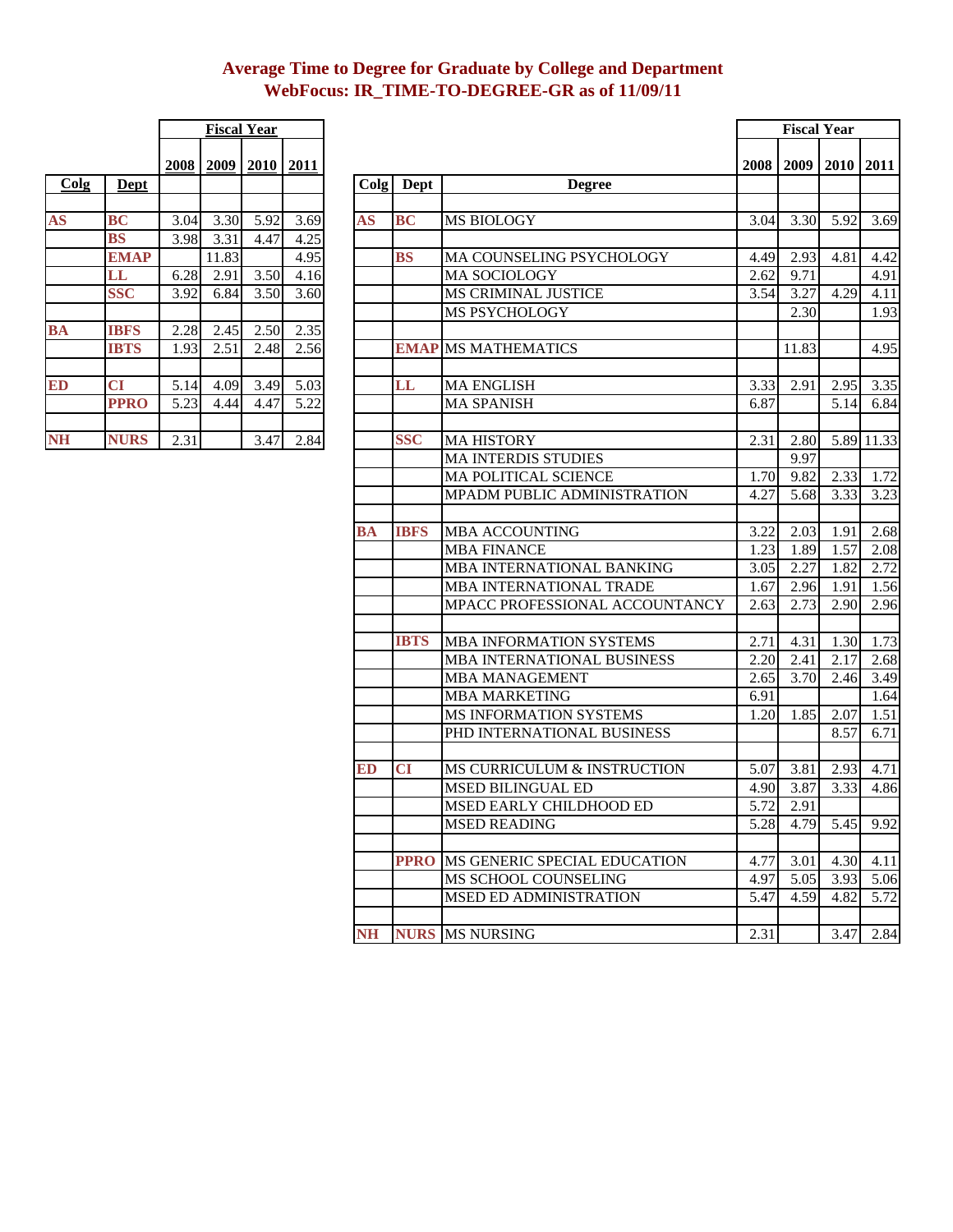#### **Texas A & M International University Degrees Awarded By Level, College and Department WebFocus: IR\_DEG-AWD-DEPT as of 11/10/11**

#### **Undergraduate Degrees for College of Arts & Sciences**

|                       |                                         | <b>Fiscal Year</b>   |                 |               |                          |                  |                      |                |                    |                      |                 |                             |                         |
|-----------------------|-----------------------------------------|----------------------|-----------------|---------------|--------------------------|------------------|----------------------|----------------|--------------------|----------------------|-----------------|-----------------------------|-------------------------|
|                       |                                         |                      | 2008            |               |                          | 2009             |                      |                | 2010               |                      |                 | 2011                        |                         |
|                       |                                         | Fall                 | <b>Spring</b>   | <b>Summer</b> | Fall                     |                  | <b>Spring Summer</b> | Fall           |                    | <b>Spring Summer</b> | Fall            |                             | <b>Spring Summer</b>    |
| <b>Dept</b>           | <b>Degree</b>                           | 2007                 | 2008            | II 2008       | 2008                     | 2009             | II 2009              | 2009           | 2010               | II 2010              | 2010            | 2011                        | II 2011                 |
| BC                    | <b>BA BIOLOGY</b>                       | Δ                    |                 |               |                          | $\overline{4}$   | $\Omega$             | $\Omega$       |                    |                      | $\theta$        | 5                           | $\Omega$                |
|                       | <b>BS BIOLOGY</b>                       | $\overline{7}$       | 14              | $\theta$      | $\overline{\mathcal{A}}$ | 15               | 5                    | 6              | 20                 |                      |                 | $\overline{27}$             | 6                       |
|                       | <b>BS CHEMISTRY</b>                     | $\Omega$             | $\Omega$        | $\Omega$      | $\Omega$                 | $\mathbf{1}$     | $\Omega$             |                | $\Omega$           | $\Omega$             |                 | $\Omega$                    | $\Omega$                |
|                       | <b>BS ENVIRONMENTAL SCIENCE</b>         | $\theta$             | $\Omega$        | $\Omega$      | $\Omega$                 | $\mathbf{0}$     | 3                    | $\Omega$       | $\Omega$           | $\Omega$             | $\Omega$        |                             |                         |
|                       | <b>BS SCIENCE</b>                       | $\theta$             | $\Omega$        | $\Omega$      | $\overline{c}$           | $\mathbf{1}$     | $\Omega$             | $\Omega$       | $\Omega$           | $\Omega$             | $\Omega$        |                             | $\theta$                |
|                       | <b>BSIS SCIENCE</b>                     | $\theta$             |                 | $\Omega$      | $\Omega$                 | $\Omega$         |                      | $\Omega$       | $\Omega$           | $\Omega$             | $\Omega$        | $\Omega$                    | $\Omega$                |
| <b>Total Dept BC</b>  |                                         | 11                   | 18              |               | 7                        | 21               | 9                    | $\overline{7}$ | 21                 |                      | $\overline{2}$  | 34                          | 7                       |
| <b>BS</b>             | <b>BA PSYCHOLOGY</b>                    | 15                   | $\overline{17}$ | 3             | 18                       | 21               | 9                    | 28             | 27                 | 6                    | $\overline{27}$ | $\overline{31}$             | $\tau$                  |
|                       | <b>BA SOCIOLOGY</b>                     |                      | 3               | $\theta$      | 3                        | $\overline{4}$   |                      | 6              |                    |                      |                 | $\Delta$                    | $\mathbf{1}$            |
|                       | <b>BS CRIMINAL JUSTICE</b>              | 20                   | 20              | 10            | 26                       | 30               | 7                    | 16             | 43                 | 7                    | 35              | 26                          | 5                       |
|                       | <b>BS SOCIAL WORK</b>                   |                      | 8               | $\theta$      |                          | $\boldsymbol{7}$ | $\Omega$             |                | $\mathbf Q$        | $\Omega$             | $\theta$        | $\Omega$                    | $\overline{0}$          |
| <b>Total Dept BS</b>  |                                         | 40                   | 48              | 13            | 48                       | 62               | 17                   | 51             | 80                 | 14                   | 66              | 61                          | 13                      |
| <b>EMAP</b>           | <b>BA MATHEMATICS</b>                   | $\overline{\Lambda}$ | $\mathbf Q$     |               | $\overline{4}$           | 6                |                      | $\overline{7}$ |                    |                      | $\Delta$        | 5                           | $\mathbf{0}$            |
|                       | <b>BA PHYSICAL SCIENCE</b>              |                      | $\Omega$        | $\Omega$      | $\Omega$                 | $\Omega$         | $\Omega$             | $\Omega$       | $\Omega$           | $\Omega$             | $\Omega$        | $\Omega$                    | $\overline{0}$          |
|                       | <b>BS MATHEMATICS</b>                   |                      |                 | $\Omega$      | $\theta$                 | $\mathbf{1}$     | $\Omega$             | $\Omega$       |                    | $\Omega$             | $\Omega$        |                             | $\overline{0}$          |
|                       | <b>BSIS MATHEMATICS</b>                 |                      |                 |               |                          | $\overline{c}$   | $\Omega$             | $\Omega$       |                    | $\Omega$             | 6               | 3                           | $\overline{0}$          |
|                       | <b>Total Dept EMAP</b>                  | 8                    | 14              |               | $\overline{7}$           | $\boldsymbol{9}$ |                      | $\overline{7}$ |                    |                      | 10              | $\mathbf Q$                 | $\bf{0}$                |
| <b>FPA</b>            | <b>BA ART</b>                           | 6                    | Δ               |               | 5                        | 6                | $\Omega$             | $\overline{4}$ |                    | $\Omega$             | 6               | 8                           |                         |
|                       | <b>BA MUSIC</b>                         |                      | $\Omega$        | $\Omega$      |                          | $\mathbf{0}$     | $\Omega$             | $\Omega$       |                    | $\Omega$             | $\theta$        | $\Omega$                    |                         |
|                       | <b>BM MUSIC</b>                         | 3                    | $\mathbf Q$     |               |                          | 5                | $\Omega$             | 6              |                    | $\Omega$             | $\Omega$        | $\overline{4}$              | $\mathcal{D}$           |
| <b>Total Dept FPA</b> |                                         | 10                   | 13              | 3             | $\boldsymbol{9}$         | 11               | $\mathbf{0}$         | 10             | 9                  | $\mathbf{0}$         | 6               | 12                          | 4                       |
| LL                    | <b>BA COMMUNICATION</b>                 |                      | 8               |               |                          | 15               | $\Omega$             | $\overline{7}$ |                    |                      |                 | 15                          |                         |
|                       | <b>BA ENGLISH</b>                       |                      | 6               |               | 9                        | $\,8\,$          |                      | 10             |                    |                      | 6               | 11                          |                         |
|                       | <b>BA SPANISH</b>                       |                      |                 |               |                          | $\overline{4}$   |                      |                | 6                  |                      |                 | 5                           |                         |
|                       | BSIS ENGLISH, L ARTS, READING           |                      | $\mathcal{D}$   |               |                          | $\overline{2}$   |                      | $\overline{0}$ | $\Omega$           |                      |                 | $\Omega$                    | $\Omega$                |
| <b>Total Dept LL</b>  |                                         | 16                   | 20              |               | 19                       | 29               | 3                    | 18             | 20                 | 8                    | 14              | 31                          | $\overline{\mathbf{3}}$ |
| <b>SSC</b>            | <b>BA HISTORY</b>                       | Δ                    | 6               | 3             |                          | $\boldsymbol{7}$ | $\Omega$             | 3              |                    | 3                    | 6               | $\mathcal{D}_{\mathcal{L}}$ |                         |
|                       | <b>BA LATIN AMERICAN STUDIES</b>        | $\Omega$             | $\Omega$        | $\Omega$      | $\Omega$                 | $\Omega$         |                      | $\Omega$       | $\Omega$           | $\Omega$             | $\Omega$        | $\Omega$                    | $\Omega$                |
|                       | <b>BA PLANNING &amp; ADMINISTRATION</b> | $\theta$             |                 | $\Omega$      | $\Omega$                 | $\mathbf{0}$     | $\Omega$             | $\Omega$       |                    | $\Omega$             | $\Omega$        |                             | $\theta$                |
|                       | <b>BA POLITICAL SCIENCE</b>             | 8                    |                 |               |                          | $\tau$           |                      | 5              | 8                  | 3                    |                 | Q                           |                         |
|                       | <b>BAAS APPLIED ARTS &amp; SCIENCES</b> |                      |                 | $\Omega$      |                          | $\overline{4}$   | $\Omega$             | $\Omega$       | $\mathbf{\hat{z}}$ | $\overline{c}$       |                 |                             |                         |
|                       | <b>BS SOCIAL STUDIES</b>                | $\mathcal{D}$        | $\mathcal{D}$   |               |                          | $\mathfrak{2}$   | $\Omega$             | $\overline{c}$ |                    | $\Omega$             | $\Omega$        |                             | $\theta$                |
| <b>Total Dept SSC</b> |                                         | 18                   | 13              | 7             | 11                       | 20               | $\overline{2}$       | 10             | 23                 | 8                    | 16              | 16                          | 3                       |
| <b>Total AS</b>       |                                         | 103                  | 126             | 31            | 101                      | 152              | 32                   | 103            | 158                | 34                   | 114             | 163                         | 30                      |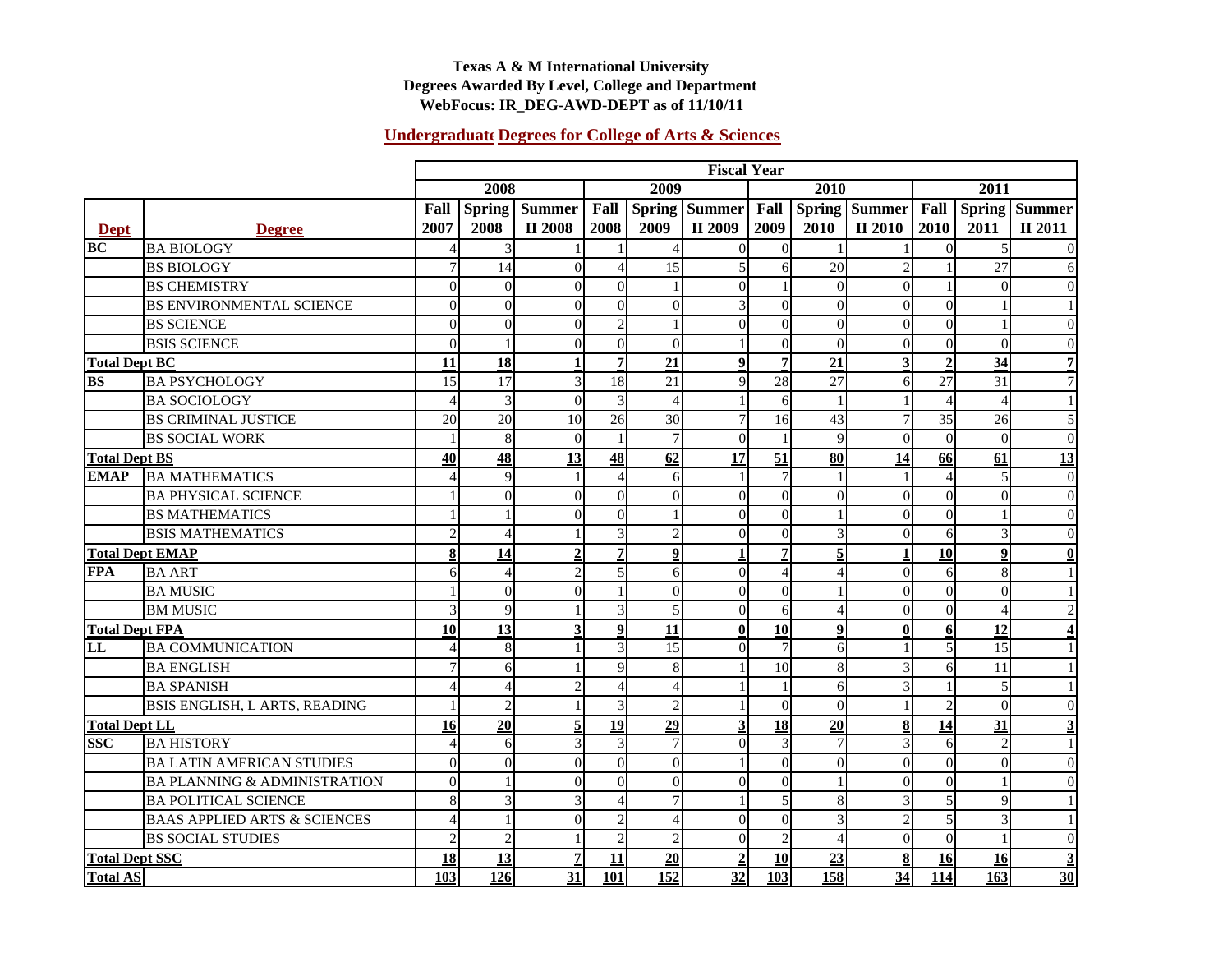## **Undergraduate Degrees for College of Business Administration**

|                        |                                    |      |                       |                |           |                 | <b>Fiscal Year</b>   |                 |          |                      |      |      |                         |
|------------------------|------------------------------------|------|-----------------------|----------------|-----------|-----------------|----------------------|-----------------|----------|----------------------|------|------|-------------------------|
|                        |                                    |      | 2008                  |                |           | 2009            |                      |                 | 2010     |                      |      | 2011 |                         |
|                        |                                    | Fall | <b>Spring</b>         | <b>Summer</b>  | Fall      |                 | <b>Spring Summer</b> | Fall            |          | <b>Spring Summer</b> | Fall |      | <b>Spring Summer</b>    |
| <b>Dept</b>            | <b>Degree</b>                      | 2007 | 2008                  | <b>II 2008</b> | 2008      | 2009            | II 2009              | 2009            | 2010     | II 2010              | 2010 | 2011 | II 2011                 |
| <b>IBFS</b>            | <b>BBA ACCOUNTING</b>              | 11   | 23                    |                | 19        | 27              |                      | <b>26</b>       | 21       |                      | 24   | 161  |                         |
|                        | <b>BBA FINANCE</b>                 |      |                       |                | 15        |                 |                      | 14              | 13       |                      |      |      | $\Omega$                |
|                        | <b>BBA INTERNATIONAL ECONOMICS</b> |      |                       |                |           |                 |                      |                 |          |                      |      |      | $\Omega$                |
| <b>Total Dept IBFS</b> |                                    | 20   | 32                    | <u>14</u>      | 35        | 40              | $8\phantom{.}$       | $\overline{44}$ | 36       |                      | 36   | 24   |                         |
| <b>IBTS</b>            | <b>BBA BUSINESS ADMINISTRATION</b> | 10   |                       |                |           | 10              |                      | 18              |          |                      |      | 18   |                         |
|                        | <b>BBA COMP/MGT INFO SYSTEMS</b>   | 10   |                       |                | 12        | 12              |                      | 16              |          |                      |      |      |                         |
|                        | <b>BBA MANAGEMENT</b>              | 20   | 14                    | ⌒              | 21        | 17              |                      | 23              |          |                      | 29   | 12   |                         |
|                        | <b>BBA MARKETING</b>               | 13   | nι                    |                |           | h               |                      | 16              |          |                      |      | 4    |                         |
| <b>Total Dept IBTS</b> |                                    | 53   | 42                    | 11             | <u>48</u> | $\overline{45}$ | 16                   | $\overline{23}$ | 40<br>-- |                      | 45   | 55   | $\overline{\mathbf{6}}$ |
| <b>Total BA</b>        |                                    |      | $\overline{23}$<br>74 | 25             | 83        | 85              | 24                   | 117             | 76       | 13                   | 81   | 29   | 8                       |

## **Undergraduate Degrees for College of Education**

|                        |                                       |                 |               |         |           |              | <b>Fiscal Year</b>   |      |             |                      |      |                 |                      |
|------------------------|---------------------------------------|-----------------|---------------|---------|-----------|--------------|----------------------|------|-------------|----------------------|------|-----------------|----------------------|
|                        |                                       |                 | 2008          |         |           | 2009         |                      |      | 2010        |                      |      | 2011            |                      |
|                        |                                       | Fall            | <b>Spring</b> | Summer  | Fall      |              | <b>Spring Summer</b> | Fall |             | <b>Spring Summer</b> | Fall |                 | <b>Spring Summer</b> |
| <b>Dept</b>            | <b>Degree</b>                         | 2007            | 2008          | II 2008 | 2008      | 2009         | II 2009              | 2009 | <b>2010</b> | II 2010              | 2010 | 2011            | II 2011              |
| CI                     | <b>BSIS BILINGUAL GENERALIST</b>      |                 |               |         |           |              |                      |      |             |                      |      |                 | $\Omega$             |
|                        | <b>BSIS EARLY CHILDHOOD</b>           | 12              |               |         |           | 12           |                      |      |             |                      |      | 10 <sup>1</sup> |                      |
|                        | <b>BSIS EARLY CHILDHOOD BILINGUAL</b> | 30 <sup>1</sup> | 45            | 19      | 42        | 52           | 12                   | 45   | 82          | 10                   | 50   | 49              | 6                    |
|                        | BSIS EARLY CHILDHOOD READING          | 16              |               |         | 12        |              |                      |      |             |                      |      |                 | $\Omega$             |
| <b>Total Dept CI</b>   |                                       | <u>61</u>       | 70            | 27      | 63        | 72           | 23                   | 62   | 94          | 18                   | 58   | 66              |                      |
| <b>PPRO</b>            | <b>IBS COMMUNICATION SCIENCES</b>     |                 |               |         |           | <sub>6</sub> |                      |      |             |                      |      | 27              | 6                    |
|                        | <b>BS SPECIAL EDUCATION</b>           |                 |               |         |           | h            |                      |      |             |                      |      | 10              | $\Omega$             |
| <b>Total Dept PPRO</b> |                                       | 11              |               |         |           | <u>12</u>    |                      | 17   | 20          |                      | 21   | 37              | $6\overline{6}$      |
| <b>TCHP</b>            | <b>BS FITNESS AND SPORTS</b>          | 12              | 20            |         | 18        | 14           |                      | 16   | 10          |                      |      | 24              | 4                    |
| <b>Total Dept TCHP</b> |                                       | 12              | 20            |         | <u>18</u> | <u>14</u>    |                      | 16   | 10          |                      |      | 24              |                      |
| <b>Total ED</b>        |                                       | 84              | 98            | 34      | 85        | 98           | 31                   | 95   | 124         | 27                   | 88   | 127             | 17                   |

## **Undergraduate Degrees for Canseco School of Nursing**

|                        |                                 |      |            |                      |      |      | <b>Fiscal Year</b>              |      |           |                                                        |      |           |           |
|------------------------|---------------------------------|------|------------|----------------------|------|------|---------------------------------|------|-----------|--------------------------------------------------------|------|-----------|-----------|
|                        |                                 |      | 2008       |                      |      | 2009 |                                 |      | 2010      |                                                        |      | 2011      |           |
|                        |                                 | Fall |            | <b>Spring Summer</b> |      |      | <b>Fall   Spring   Summer  </b> |      |           | <b>Fall   Spring   Summer   Fall   Spring   Summer</b> |      |           |           |
| <b>Dept</b>            | Degree                          | 2007 | 2008       | II 2008              | 2008 | 2009 | II 2009                         | 2009 | 2010      | II 2010                                                | 2010 | 2011      | II 2011   |
| <b>NURS</b>            | <b>BS NURSING</b>               |      | 461        | 101                  |      |      |                                 |      | 43        |                                                        |      | 451       | 14        |
| <b>Total Dept NURS</b> |                                 |      | 461        |                      |      |      |                                 |      | 43        |                                                        |      | 45        | <u>14</u> |
| <b>Total NH</b>        |                                 |      | <u>46 </u> | <b>10</b>            | ≝    | 17   | <u> 12</u>                      |      | <u>43</u> |                                                        |      | <u>45</u> | <u>14</u> |
|                        | <b>*TOTAL LVL Undergraduate</b> |      | 344        | <b>100</b>           | 271  | 352  | 99                              | 317  | 401       | 80                                                     | 283  | 414       | 69        |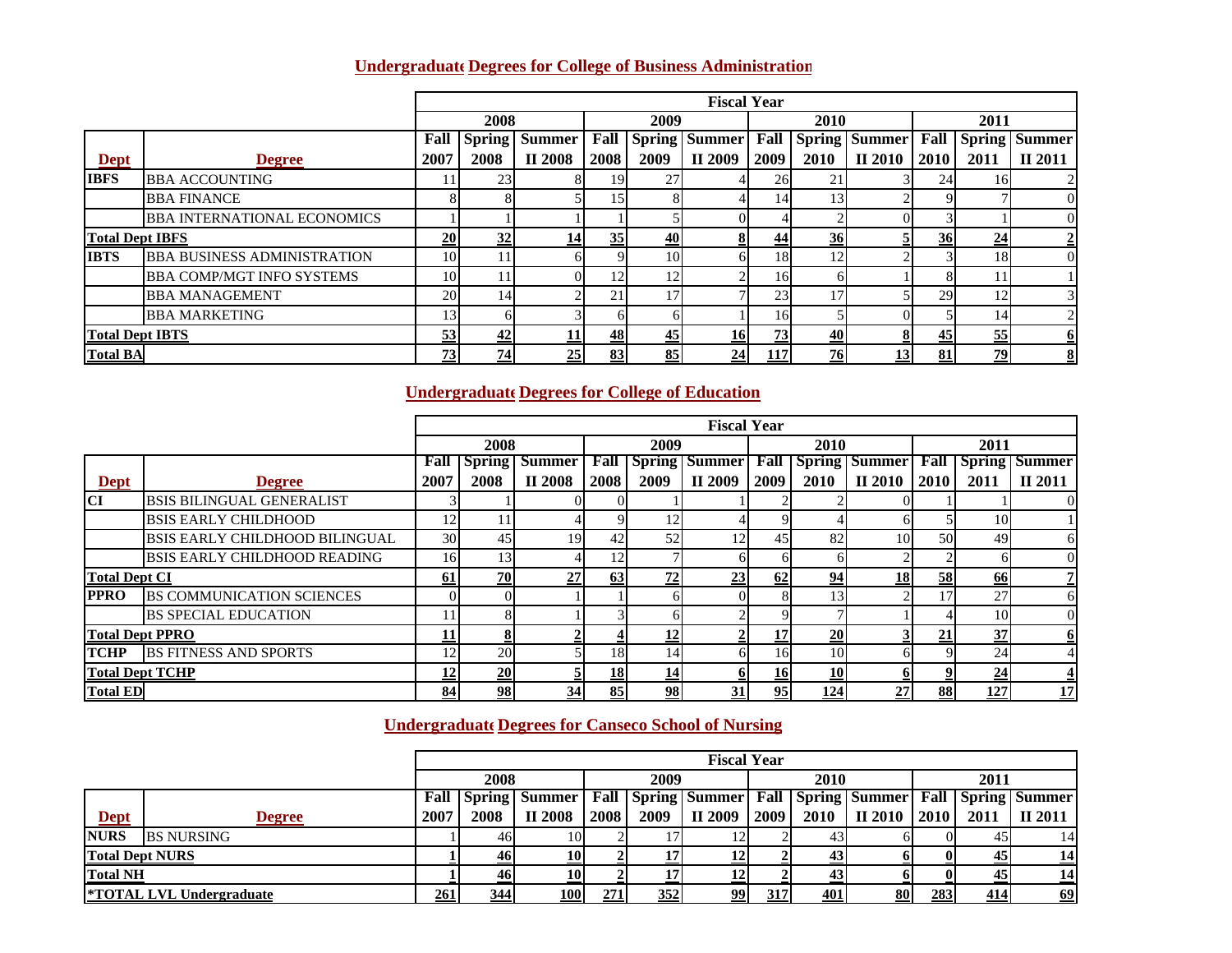## **Graduate Degrees for College of Arts & Sciences**

|                       |                             |      | <b>Fiscal Year</b> |                      |          |                         |                                                        |                  |      |         |      |      |                      |  |
|-----------------------|-----------------------------|------|--------------------|----------------------|----------|-------------------------|--------------------------------------------------------|------------------|------|---------|------|------|----------------------|--|
|                       |                             |      | 2008               |                      |          | 2009                    |                                                        |                  | 2010 |         |      | 2011 |                      |  |
|                       |                             | Fall |                    | <b>Spring Summer</b> |          |                         | <b>Fall   Spring   Summer   Fall   Spring   Summer</b> |                  |      |         | Fall |      | <b>Spring Summer</b> |  |
| <b>Dept</b>           | <b>Degree</b>               | 2007 | 2008               | II 2008              | 2008     | 2009                    | II 2009                                                | 2009             | 2010 | II 2010 | 2010 | 2011 | II 2011              |  |
| BC                    | <b>MS BIOLOGY</b>           |      |                    |                      |          | $\Omega$                |                                                        |                  |      |         |      |      |                      |  |
| <b>Total Dept BC</b>  |                             |      |                    |                      |          | $\overline{\mathbf{0}}$ | 0                                                      | $\boldsymbol{0}$ |      |         |      |      |                      |  |
| <b>BS</b>             | MA COUNSELING PSYCHOLOGY    |      |                    |                      |          | 6                       |                                                        |                  |      |         |      |      | $\Omega$             |  |
|                       | <b>MA SOCIOLOGY</b>         |      |                    |                      | $\Omega$ |                         |                                                        |                  |      |         |      |      | $\Omega$             |  |
|                       | <b>MS CRIMINAL JUSTICE</b>  |      |                    |                      |          | $\Omega$                |                                                        |                  |      |         |      |      | $\Omega$             |  |
|                       | MS PSYCHOLOGY               |      |                    |                      |          |                         |                                                        |                  |      |         |      |      | $\Omega$             |  |
| <b>Total Dept BS</b>  |                             | 12   | 11                 |                      | 10       | 8                       |                                                        |                  |      |         |      | 10   | $\bf{0}$             |  |
| <b>EMAP</b>           | <b>MS MATHEMATICS</b>       |      |                    |                      | $\Omega$ |                         |                                                        |                  |      |         |      |      |                      |  |
|                       | <b>Total Dept EMAP</b>      |      |                    | $\bf{0}$             | $\bf{0}$ |                         | 0                                                      | $\mathbf 0$      |      |         | 0    | 0    |                      |  |
| LL                    | <b>MA ENGLISH</b>           |      |                    | 0                    |          | $\theta$                | $\overline{0}$                                         |                  |      |         |      |      |                      |  |
|                       | <b>MA SPANISH</b>           |      |                    |                      | ΩI       | $\theta$                |                                                        |                  |      |         |      |      |                      |  |
| <b>Total Dept LL</b>  |                             |      |                    | $\mathbf{0}$         |          | $\bf{0}$                |                                                        |                  |      |         | Q    |      |                      |  |
| <b>SSC</b>            | <b>MA HISTORY</b>           |      |                    |                      |          | $\Omega$                | $\Omega$                                               |                  |      |         |      |      | $\theta$             |  |
|                       | <b>MA INTERDIS STUDIES</b>  |      |                    | 0                    |          | ↑                       |                                                        |                  |      |         |      |      | $\Omega$             |  |
|                       | MA POLITICAL SCIENCE        |      |                    | $\Omega$             | $\Omega$ | $\overline{2}$          | 0                                                      |                  |      |         |      |      | $\Omega$             |  |
|                       | MPADM PUBLIC ADMINISTRATION |      |                    | 0                    | 6        |                         | 0                                                      | h                |      |         |      |      | $\theta$             |  |
| <b>Total Dept SSC</b> |                             |      |                    |                      | 0        | 7                       |                                                        |                  |      |         | 8    | 0    | 0                    |  |
| <b>Total AS</b>       |                             |      | 29                 |                      | 21       | 16                      | $\overline{2}$                                         | 15               | 17   |         | 27   | 23   |                      |  |

## **Graduate Degrees for College of Business Administration**

|                        |                                   |                 |        |               |      |                | <b>Fiscal Year</b>   |                 |           |                      |      |      |                      |
|------------------------|-----------------------------------|-----------------|--------|---------------|------|----------------|----------------------|-----------------|-----------|----------------------|------|------|----------------------|
|                        |                                   |                 | 2008   |               |      | 2009           |                      |                 | 2010      |                      |      | 2011 |                      |
|                        |                                   | Fall            | Spring | <b>Summer</b> | Fall |                | <b>Spring Summer</b> | Fall            |           | <b>Spring Summer</b> | Fall |      | <b>Spring Summer</b> |
| <b>Dept</b>            | <b>Degree</b>                     | 2007            | 2008   | II 2008       | 2008 | 2009           | II 2009              | 2009            | 2010      | II 2010              | 2010 | 2011 | II 2011              |
| <b>IBFS</b>            | <b>MBA ACCOUNTING</b>             |                 |        |               |      |                |                      |                 |           |                      |      |      |                      |
|                        | <b>MBA FINANCE</b>                |                 |        |               |      |                |                      |                 |           |                      |      |      | $\Omega$             |
|                        | MBA INTERNATIONAL BANKING         |                 |        |               |      |                |                      |                 |           |                      |      |      | $\theta$             |
|                        | <b>MBA INTERNATIONAL TRADE</b>    |                 |        |               |      | 61             |                      |                 |           |                      |      |      | $\overline{2}$       |
|                        | MPACC PROFESSIONAL ACCOUNTANCY    |                 |        |               |      |                |                      |                 | 14        |                      |      |      | $\theta$             |
| <b>Total Dept IBFS</b> |                                   | 14              | 10     | 8             | 13   | 20             |                      |                 | 17        |                      |      | 14   |                      |
| <b>IBTS</b>            | <b>MBA INFORMATION SYSTEMS</b>    |                 |        |               |      | 2              |                      |                 |           |                      |      |      |                      |
|                        | <b>MBA INTERNATIONAL BUSINESS</b> | 26              | 17     | 12            | 17   | 15             | 14                   | 26              | 27        | 10                   | 21   | 12   | 14                   |
|                        | <b>MBA MANAGEMENT</b>             |                 |        |               |      |                |                      |                 |           |                      |      | 10   | $\overline{7}$       |
|                        | <b>MBA MARKETING</b>              |                 |        |               |      |                |                      |                 |           |                      |      |      | $\Omega$             |
|                        | <b>MS INFORMATION SYSTEMS</b>     | 26              |        | 25            | 22   |                |                      | 37              |           |                      | 20   |      |                      |
|                        | PHD INTERNATIONAL BUSINESS        | $^{\circ}$      |        |               |      | $\Omega$       |                      |                 |           |                      |      |      | $\theta$             |
| <b>Total Dept IBTS</b> |                                   | 61              | 23     | 41            | 44   | 29             | 18                   | $\overline{14}$ | 48        | 13                   | 50   | 35   | $\underline{23}$     |
| <b>Total BA</b>        |                                   | $\overline{25}$ | 33     | 49            | 57   | $\frac{49}{2}$ | $\overline{22}$      | 81              | <u>65</u> | <u>16</u>            | 59   | 49   | 27                   |